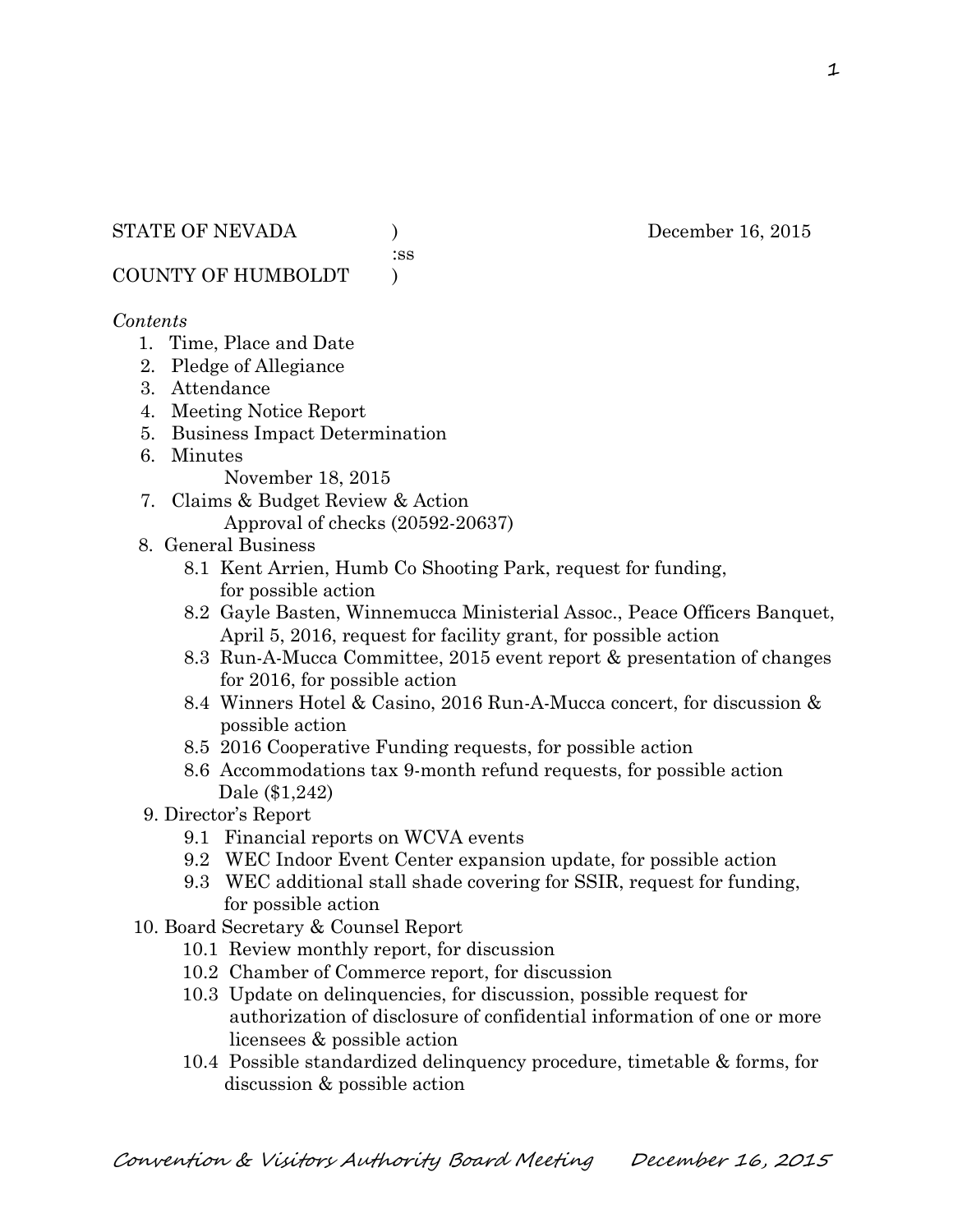- 10.5 Annual report to state taxation re: city & county lodging tax collections, for discussion
- 10.6 East Hall Parking deck repair specs; for discussion and possible action
- 10.7 End of calendar year final actions, for discussion & possible action
- 10.8 Possible update on Intersection Beautification, Winnemucca Recreation project, Winnemucca Arts Center & Visitor Center, Events Complex riding arena, for discussion & possible action
- 11. Board Administrator
	- 11.1 November Financial reports
	- 11.2 Room tax audit report
- 12. Other Reports
- 13. Next Meeting Date
- 14. Adjournment

#### **MINUTES, DECEMBER 16, 2015**

**1. Time, Place and Date.** The Winnemucca Convention and Visitors Authority met in regular session in full conformity with the law at the Winnemucca Convention Center, West Hall, Winnemucca, Nevada at 4:00 pm on Wednesday, December 16, 2015 with Chairman Terry Boyle presiding.

#### **2. Pledge of Allegiance.**

**3. Attendance.** *Convention and Visitors Authority Board Officials Present:*  Terry Boyle Chairman and Hotel Representative Herb Ross Vice Chairman and Business Representative Don Stoker Treasurer and Motel Representative Jim Billingsley City Representative Ron Cerri County Representative Bill Macdonald Secretary and Counsel Kendall Swensen Board Administrator

*Convention and Visitors Authority Board Officials Absent:*  None

*Staff Members Present:*  Kim Petersen Director Shelly Noble Administrative Clerk

*Staff Members Absent:*  None

*Others Present:*  Brian Stone Winners Inn Cliff Ponsock Winners Inn

Convention & Visitors Authority Board Meeting December 16, 2015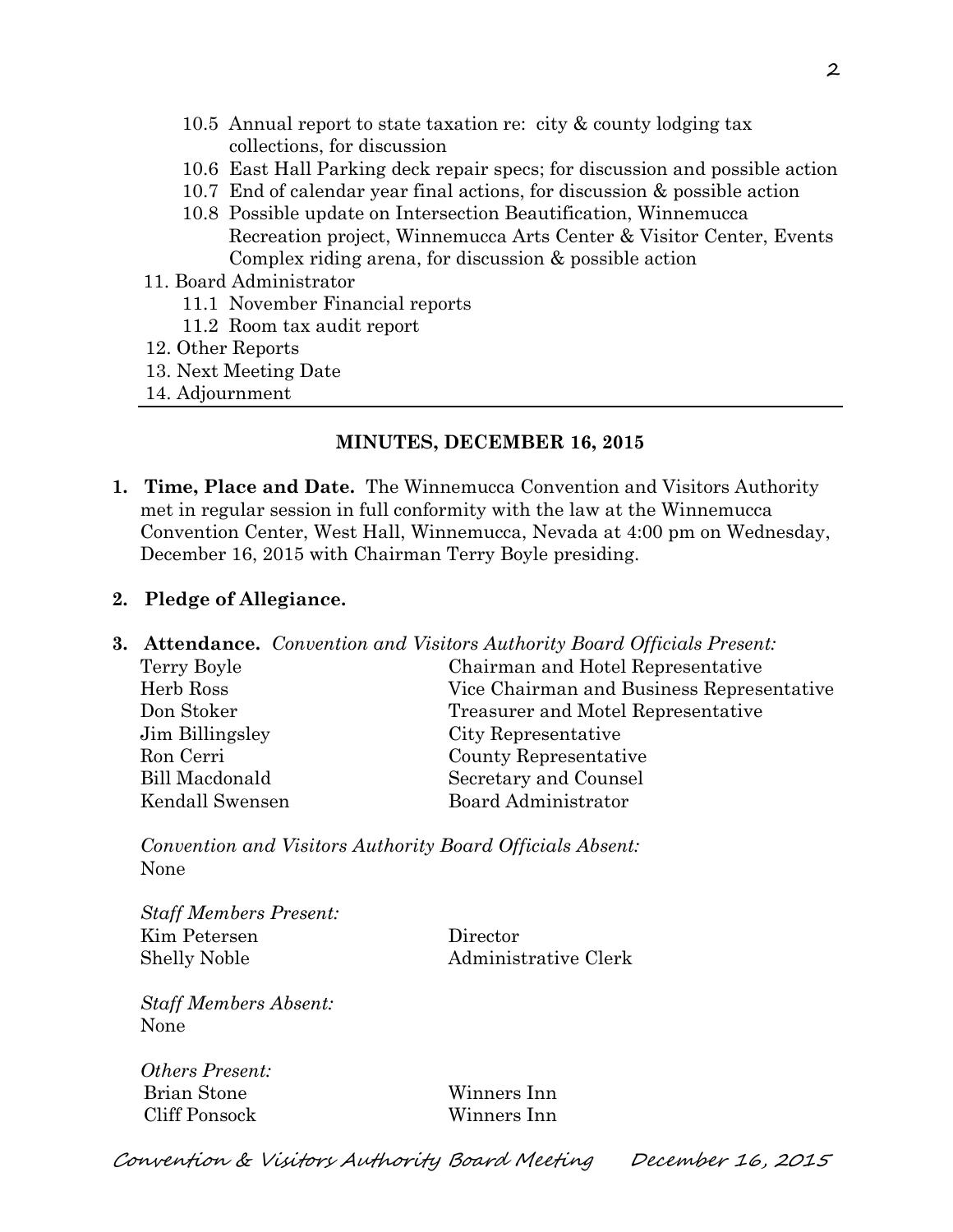| Darrel Field     | <b>WCVA</b>                   |
|------------------|-------------------------------|
| Rob Cashell      | Winners Inn                   |
| Eric Silva       | Wmca Police Department        |
| Pam Coats        | <b>Wmca Police Department</b> |
| Juanita Quintero | Winnemucca Inn                |
| Anton Castillo   | Winnemucca Inn                |

### **4. Meeting Notice Report.**

Chairman Boyle reported that notice, including meeting agenda, was posted by Shelly Noble by 9:00 am Friday, December 11, 2015 at Humboldt County Library, Court House, Post Office, City Hall and Convention Center West Hall. No persons have requested mailed notice during the past six months.

**5. Business Impact Determination.** After review of the December 16, 2015 agenda, and report by Counsel that he saw nothing in the Agenda requiring a business economic impact study or statement, *Don Stoker made a motion that no proposed agenda item is likely to impose a direct and significant economic burden on a business or directly restrict formation, operation, or expansion of a business. The motion carried, 5-0.* 

### **6. Minutes.**

Prior meeting minutes of November 18, 2015.

*Jim Billingsley made a motion to accept the minutes of the November 18,*  2015 meeting. Motion carried, 3-0. Ron Cerri and Herb Ross abstained because they were not present at that meeting.

**7. Claims.** The following claims were submitted for payment and approved on December 16, 2015:

| <b>BANK ACCOUNT</b> | <b>CHECK NUMBERS</b> | <b>AMOUNT</b> |
|---------------------|----------------------|---------------|
| Nevada State Bank   | 20592-20637          | \$144,893.06  |

*Don Stoker made a motion to approve all claims as submitted. The motion carried, 5-0.* 

### **8. General Business.**

## **8.1 Kent Arrien, Humb Co Shooting Park, request for funding, for possible action**

The shooting park continues to make improvements and be used daily by locals and visitors. Recently the Humb Co Shooting Park was awarded a grant of over \$45,000 from NDOW to be used for ADA compliant parking at various locations within the park. Part of the award requires approximately \$11,000 in matching or in-kind funds. Kent is here tonight to request \$1,000 from WCVA to help with the matching portion of the grant. He has made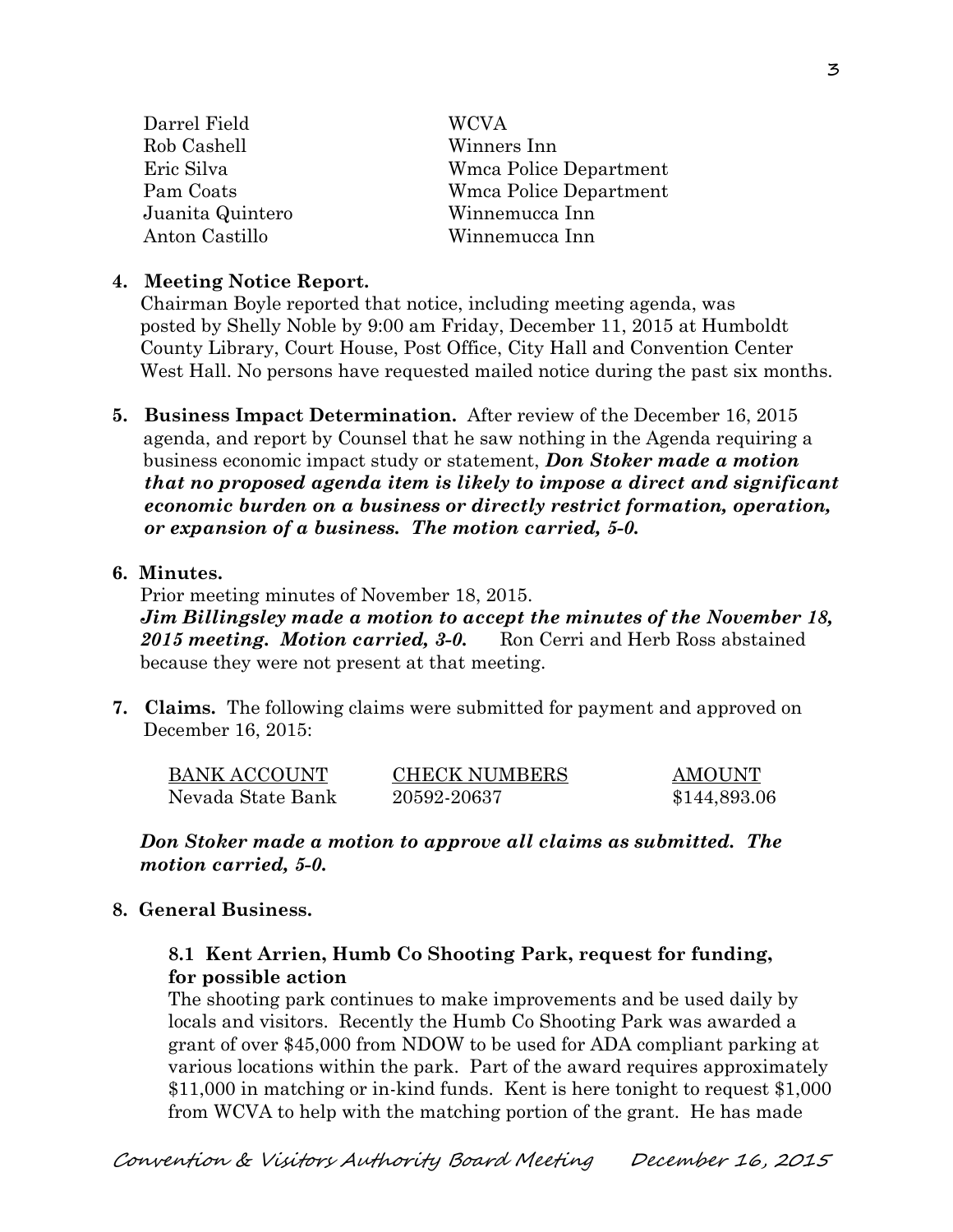similar requests from the city and county. This assistance, plus funds that the park has generated, will cover the match portion of this grant. *Don Stoker made a motion to approve a grant in the amount of \$1,000 for the Humb Co Shooting Park to be used as part of the match for the NDOW grant for the ADA parking compliance project. Motion carried, 5-0.*

**8.2 Gayle Basten, Winnemucca Ministerial Assoc., Peace Officers Banquet, April 5, 2016, request for facility grant, for possible action**  Gayle is sick and unable to be here this afternoon but this is an annual event that the board is very familiar with. *Terry Boyle made a motion to approve a \$510 facility grant (West Hall, 3 rooms and WH kitchen) for the Winnemucca Ministerial Assoc. Peace Officers Banquet, April 5, 2016, Motion carried, 5-0.* Winnemucca Ministerial Assoc. is responsible for any other customary Convention Center charges.

#### **8.3 Run-A-Mucca Committee, 2015 event report & presentation of changes for 2016, for possible action**

Darrel Field presented a report on previous Run-A-Mucca (RAM) events, including estimates of room taxes generated and overall economic impact to the community on that weekend. The amounts are significant on a weekend that, traditionally, had no visitors in town before RAM. Still, the past two years show a loss of over \$35,000 so some changes are necessary. The biggest challenges continue to be the weather at that time of year and attracting attendees to stay Sunday night after the motorcycle raffle. To improve the bottom line, some of the changes in 2016 include adjusting the RAM budget to reflect an estimated attendance of 500 (down from 600), a slight increase in vendor fees, a decrease in the advertising budget (less national ads, more regional), a less expensive on-line registration program, making some weekend events "a la carte" without requiring participants to purchase a run package, hiring professional security for the overnight duties patrolling in the vendor areas. Winners Inn is stepping up and will produce a concert Sunday night on their 4th Street lot. There will still be free entertainment throughout the weekend, but this will be a ticketed event with each ticket priced at \$20 or so. They plan to move some of the vendors to their east parking lot, close Melarkey Street and utilize the lot at Sundance Casino. This way there will be plenty of activity for visitors to enjoy. In 2015 the vendors stayed at their location near Winners and that decision was very popular with the vendors since they didn't have to pack up to move to a different location for the last day of the event. Mr. Cerri and Chief Silva expressed concern over the overtime required of all law enforcement personnel during this event. Chief Silva addressed the board to assure them that he is not against this event but will continue to plan for the "worst case scenario" and utilize outside law enforcement agencies so that there is a constant presence at the event and around town. Some of the concerns that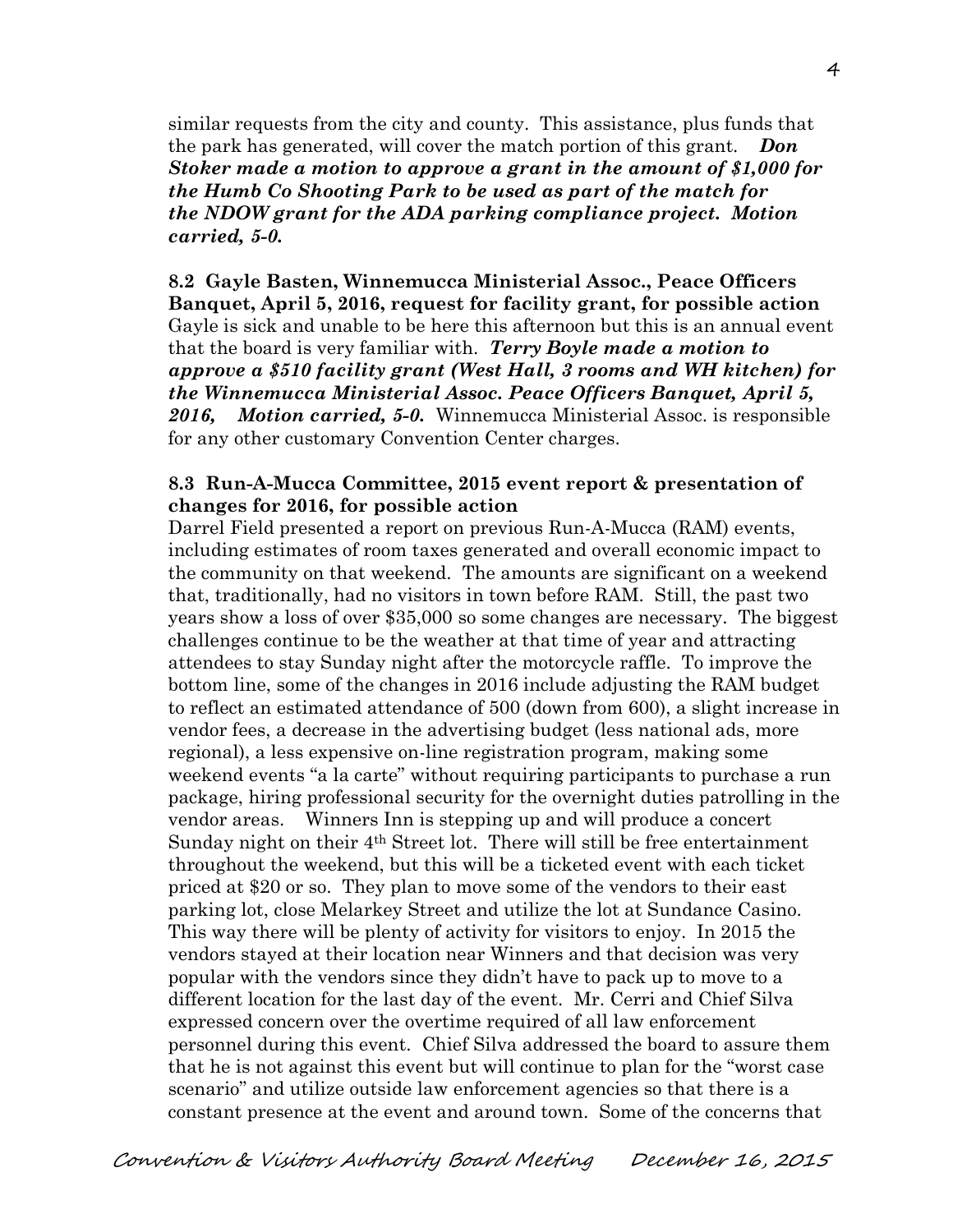this board had heard centered around the number of cars (not motorcycles) that were stopped for minor infractions. They felt this was a little over the top, bordering on harassment, and asked Chief Silva if such stops were necessary. He again reiterated that there will be the same presence in 2016 that there was in 2015 as he does his best to keep everyone safe. Pam Coats is the WPD rep on the RAM Committee and board members were encouraged to call her if they had any questions or concerns. Rob Cashell spoke to the board about the Sunday night concert and Winners commitment to supporting the overall RAM event, as well as law enforcement, that is required to produce it. Again, he discussed the importance of working to attract attendees to stay Sunday night and/or the possibility of attracting other visitors to town for their Sunday concert and then getting them to stay Sunday night so that the weekend is extended for everyone. The board asked about a contingent plan if there is rainy weather the night of the concert. Mr. Cashell said they are working to come up with a "Plan B". Herb Ross spoke to the importance of getting more community support from the locals so that the attendees feel welcome no matter where they go in town.

## **8.4 Winners Hotel & Casino, 2016 Run-A-Mucca concert, for discussion & possible action**

See item 8.3 above.

**8.5 2016 WCVA Cooperative Funding requests, for possible action**  After last month's meeting the board asked Shelly to again send the Cooperative Funding request forms to those events that this board has traditionally funded but who have not yet responded for 2016 in order that they can budget for these expenditures. Only two were received. One was from Superior Livestock and one from Winnemucca Motocross. Jim Davis (Superior Livestock) is requesting a \$20,000 grant along with use of the Convention Center facilities. This continues to be a very good event for the town and this board will support it. However, the board discussed financial cost to WCVA of this event that is not just the grant funding. The WCVA staff puts in additional hours all week long to insure everything runs smoothly, especially before, during and after the bar-b-que Thursday night. This was started when June Stannard was at the Convention Center and now the Superior organization has come to expect it even though many of these duties should be the responsibility of the event producer (Jim Davis). The staff does not mind as they consider it part of their job to provide great customer service, but it does interfere with their other job duties throughout the week. This board feels strongly that they want to continue to support Jim Davis and the Superior Livestock Auction and so, with declining room taxes, the amount to fund was discussed. *Jim Billingsley made a motion to approve a \$15,000 grant to the Superior Livestock 2016 Video Royale Auction and also a \$7,200 facility grant for the West and East*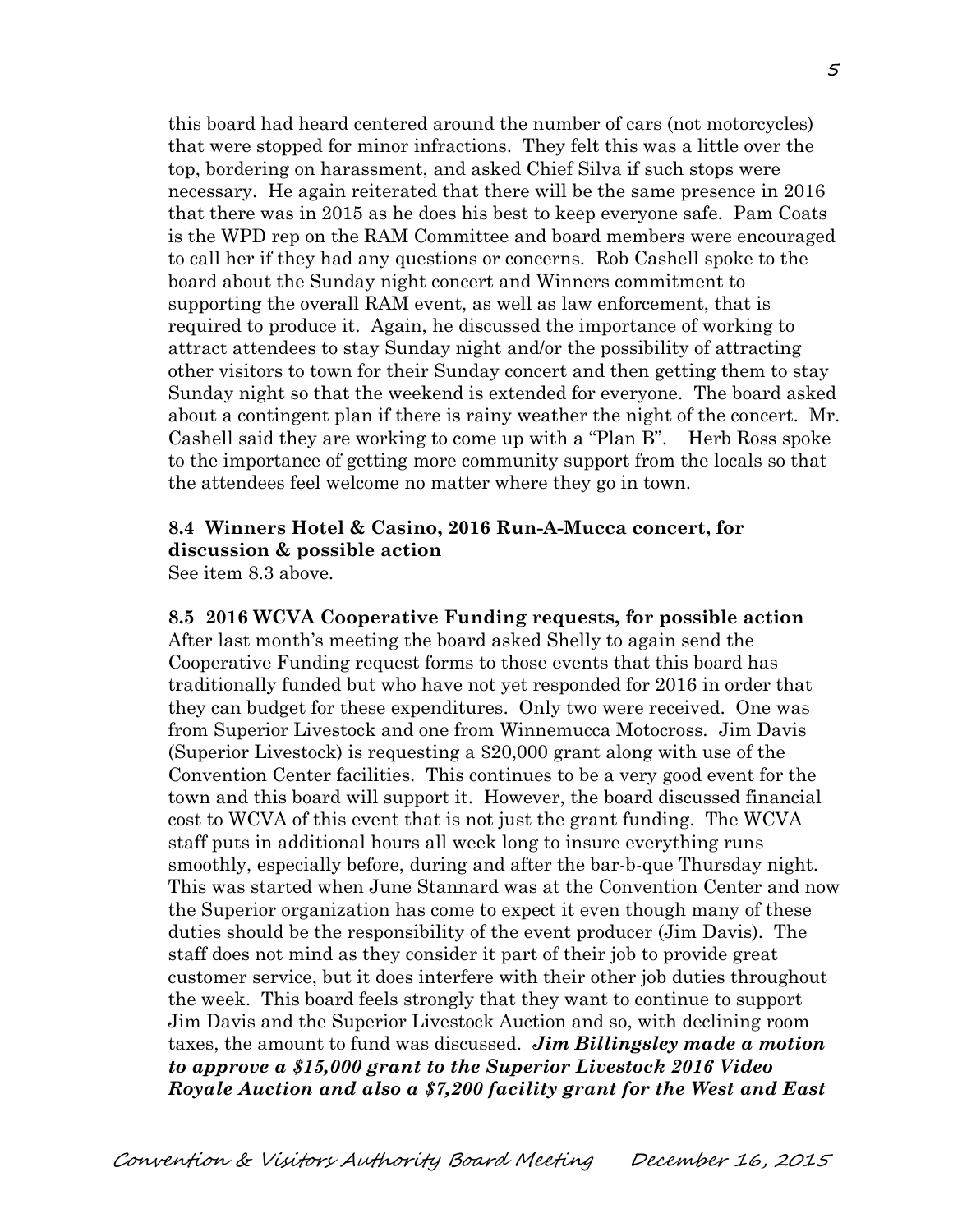## *Halls of the Convention Center for the duration of the auction. Motion carried, 5-0.*

The application from Winnemucca Motocross will be discussed in January. Kim thought Demo Herrera would be at tonight's meeting to discuss their events. He will make sure Demo knows when our next meeting is so he can attend.

**8.6 Accommodations tax 9-month refund requests, for possible action, Dale (\$1,242)** 

*Terry Boyle made a motion to approve the accommodation tax 9-month refund for Donald Dale (\$1,242). Motion carried, 5-0.*

### **9. Director's Report.**

### **9.1 Financial reports on WCVA events**

Bank reconciliations for the Tri-County Fair and Ranch Hand Rodeo were included in the board packets for review.

**9.2 WEC Indoor Event Center expansion update, for possible action**  When the discussion about a possible expansion to the Event Center began a couple of years ago this board expressed interest so that we would have additional concession and meeting space, restrooms and locker rooms. It was thought that this expansion would help to attract new events as well as be utilized by some of our larger, existing events. The Humboldt County Commission approved this project and approved partial funding in this year's budget, with WCVA to fund the remainder. Since that initial discussion, some of our larger, athletic events have not been booked into the Event Center or are no longer being held at all. For example, it looks like USA Wrestling plans to keep their state tournament in the south, the only high school wrestling tournament we had this year was a regional high school tournament and high school basketball hasn't utilized the Event Center for several years. We are still in the rotation for the state high school wrestling tournament, but that is only every four years. So, before moving forward with this project, Kim would like this board to consider if this is the best use of this project funding. Is this really what is needed? One other consideration would be to build an arena to the east of the white, covered arena for western events. Kim would like to board to discuss what kind of structure would get the most use over the long haul.

### **9.4 WEC additional stall shade covering for SSIR, request for funding, for possible action**  No report.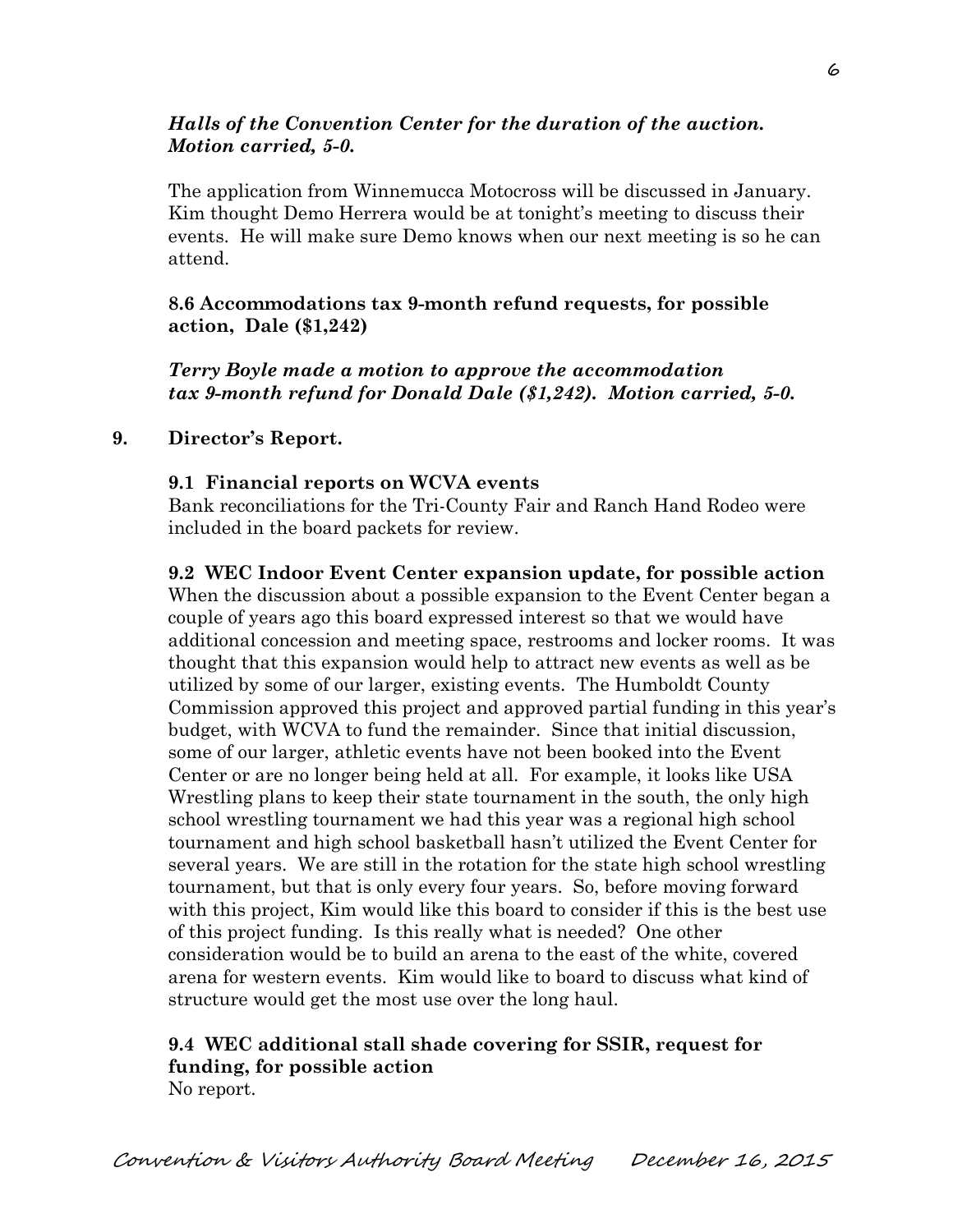### **10. Secretary and Counsel, Monthly report.**

**10.1 Review monthly report, for discussion**  Bill reviewed his report.

**10.2 Chamber of Commerce report, for discussion**  This was included in Bill's report.

## **10.3 Update on delinquencies, possible request for authorization of disclosure of confidential information of one or more licensees & possible action**

No report.

### **10.4 Possible standardized delinquency procedure, timetable & forms, for discussion & possible action**  No report.

## **10.5 Annual report to state taxation re: city & county lodging tax collections, for discussion**

Bill will get with Kendall to get this information he needs for this report.

## **10.6 East Hall Parking deck repair specs; for discussion and possible action**

The bid packages are completed and were sent out to contractors who have expressed an interest in the project, along with those that have called the Convention Center office. A job walk is scheduled for December 22 at 10:30 am. The bids will be opened on January 15, 2016 and the bids will be reviewed and the award made at the WCVA meeting on January 20, 2016.

# **10.7 End of calendar year final actions, for discussion and possible action**

No report.

## **10.8 Possible update on Intersection Beautification, Winnemucca Recreation project, Winnemucca Arts Center & Visitor Center, Events Complex riding arena, for discussion & possible action**  No report.

# **11. Board Administrator.**

## **11.1 November Financial Reports, for discussion**

Room taxes continue to decline. We are in line for total taxes this year to be the same as last year.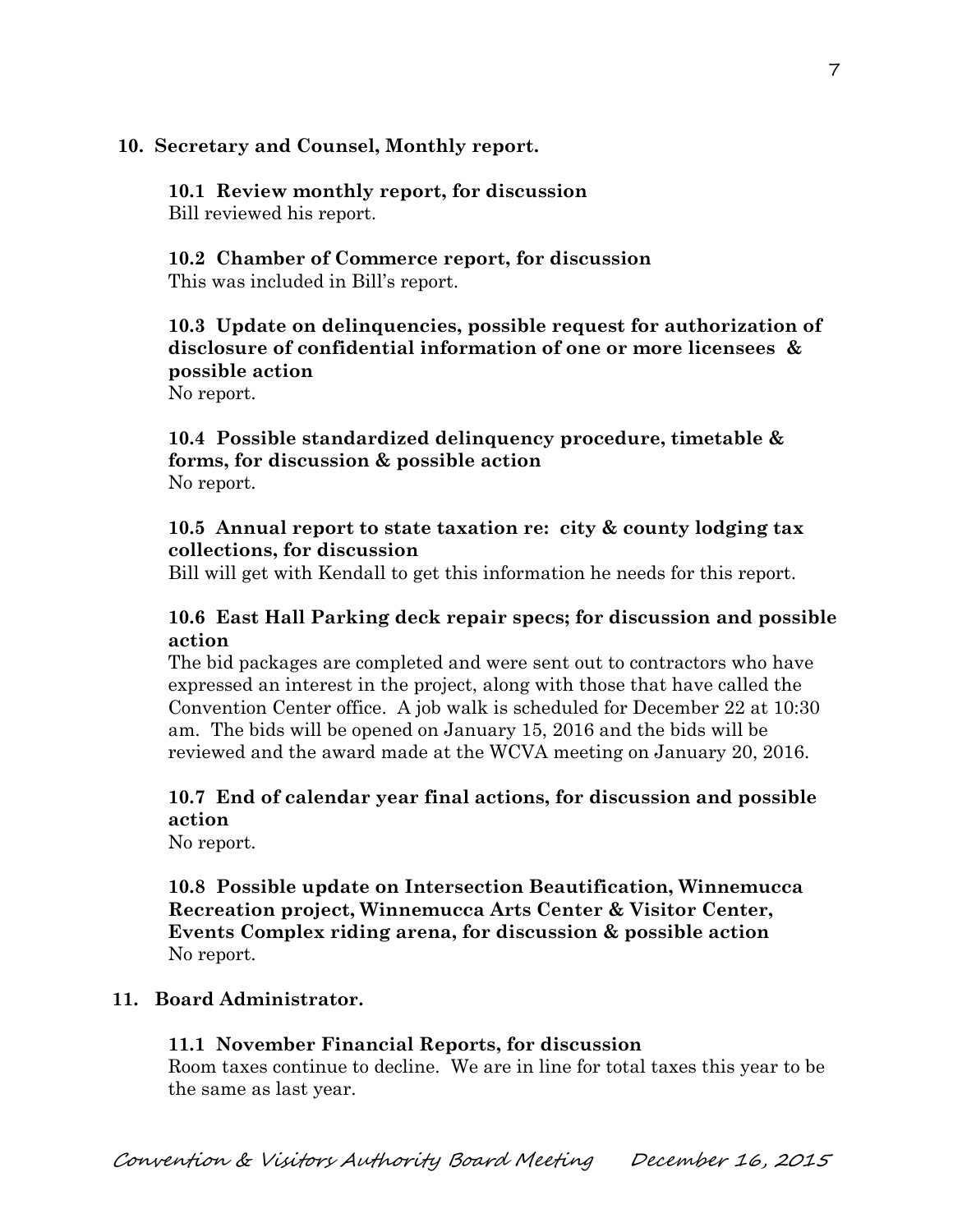## **11.2 Room tax audit report**

No report.

## **12. Other Business.**

### **12.1 2015 Audit**

Our auditors are on track to present our FY 2015 audit at next month's meeting.

## **12.2 Lodging remittance**

We have been overpaying our remittance that we pay to the state of Nevada each month. We will not pay this to the state until our overpayment is used up. Kendall will prepare a spreadsheet to account for these amounts.

## **13. Regular Business. Next Meeting. The Board confirmed the next regular meeting date of Wednesday, December 16, 2015, 4:00 pm.**

**14. Adjourn.** *Don Stoker made a motion to adjourn this meeting. Motion carried, 4-0.* Ron Cerri was not present for this vote.

The meeting was adjourned at 6:05 pm to the next regular meeting, or to the earlier call of the Chairman or to the call of any three (3) members of the Board on three (3) working days notice.

Respectfully submitted,

Shelly Noble

 $APPROVED ON$   $.2015$ 

| As written |  |
|------------|--|
|------------|--|

As corrected

Winnemucca Convention & Visitors Authority Board

Convention & Visitors Authority Board Meeting December 16, 2015